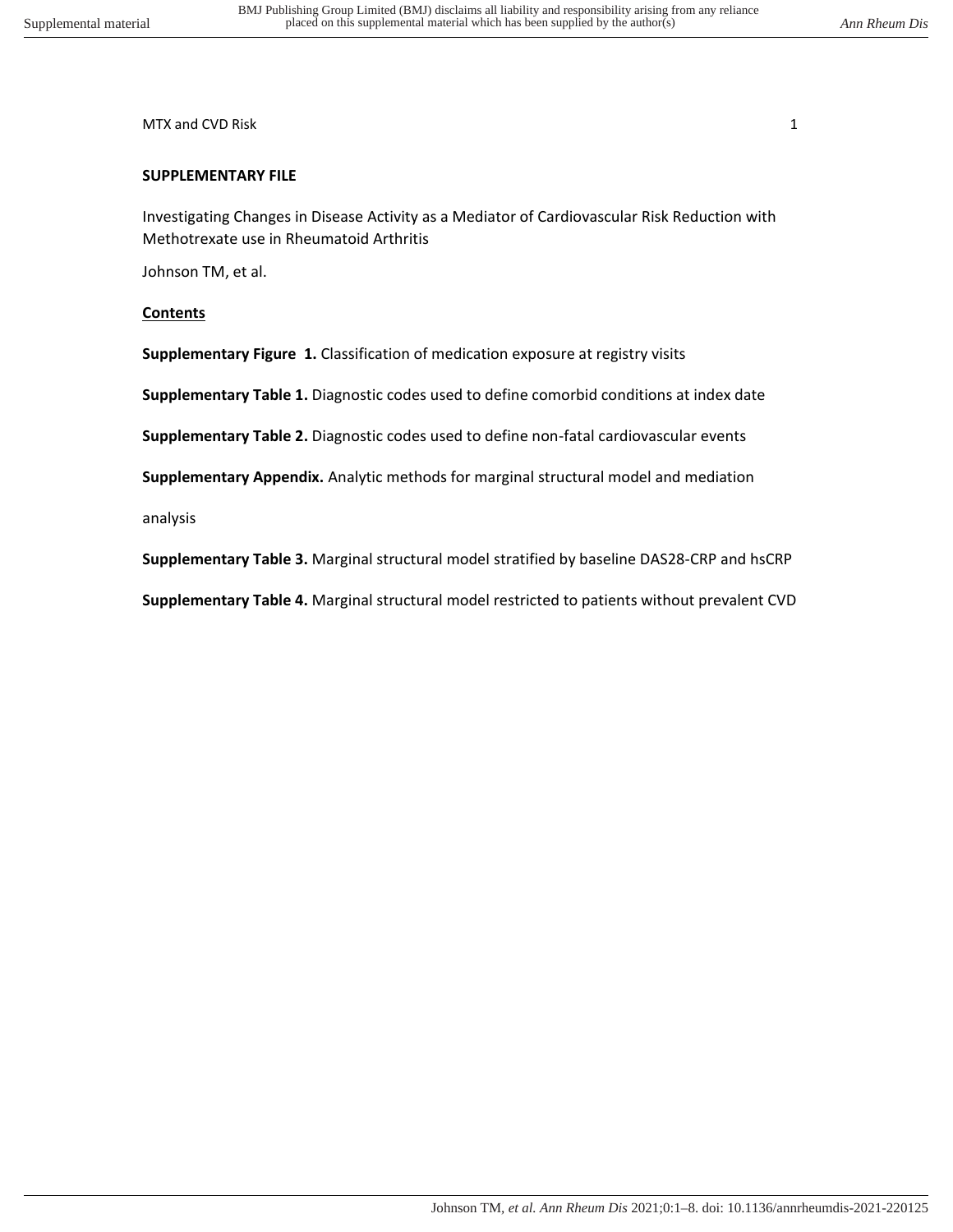

Supplementary Figure 1. Study design for an illustrative RA patient on MTX + prednisone at enrollment, who was subsequently switched to: MTX + HCQ + prednisone prior to visit 2, and MTX + ETN prior to visit 3. Patients are defined as exposed (1) or not exposed (0) at each visit, looking back 90 days (180 days for rituximab) for an active medication course to define exposure.

Abbreviations: CVD = cardiovascular disease, ETN = etanercept, HCQ = hydroxychloroquine, MTX = methotrexate, Pred = prednisone, SSZ = sulfasalazine, VARA = Veterans Affairs Rheumatoid Arthritis registry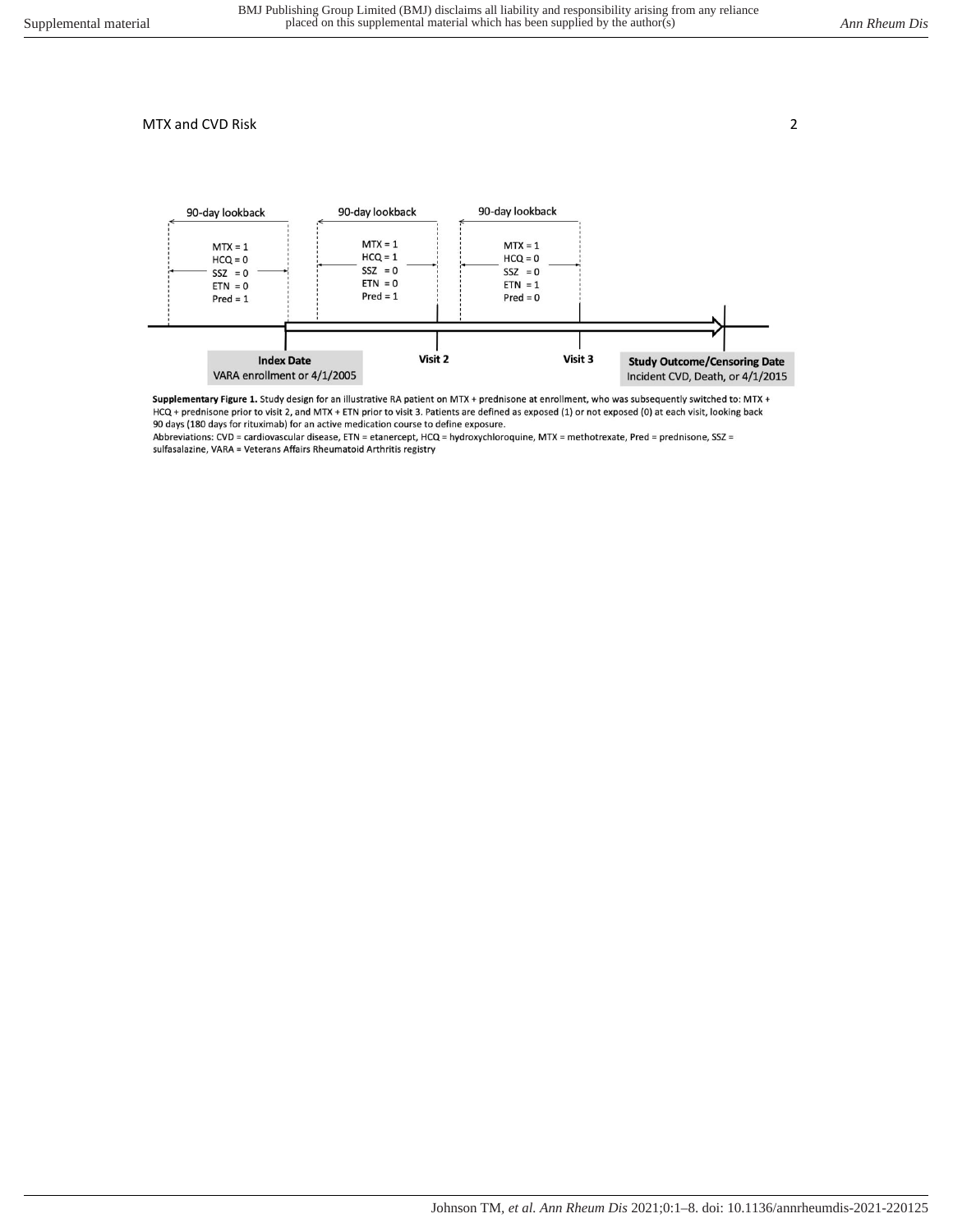### **Supplementary Table 1.** Diagnostic codes used to define comorbid conditions at index date in patients with RA

| <b>Condition</b>        | ICD-9 Code                                                                                                                                  |
|-------------------------|---------------------------------------------------------------------------------------------------------------------------------------------|
| Cerebrovascular disease | 362.34, 430.x-438.x                                                                                                                         |
| Heart failure           | 398.91, 402.01, 402.11, 402.91, 404.01, 404.03, 404.11, 404.13, 404.91, 404.93, 425.4-425.9,<br>428.x                                       |
| Coronary artery disease | 410.x-414.x, 429.7, V45.81, V45.82                                                                                                          |
| <b>Diabetes</b>         | 250.x                                                                                                                                       |
| Hyperlipidemia          | 272.0, 272.2-272.4                                                                                                                          |
| Hypertension            | 401.x, 402.x-405.x                                                                                                                          |
| Liver disease           | 070.22, 070.23, 070.32, 070.33, 070.44, 070.54, 070.6, 070.9, 456.0-456.2, 570.x, 571.x, 572.2-<br>572.8, 573.3, 573.4, 573.8, 573.9, V42.7 |
| Renal disease           | 403.01, 403.11, 403.91, 404.02, 404.03, 404.12, 404.13, 404.92, 404.93, 582.x, 583.0-583.7,<br>585.x, 586.x, 588.0, V42.0, V45.1, V56.x     |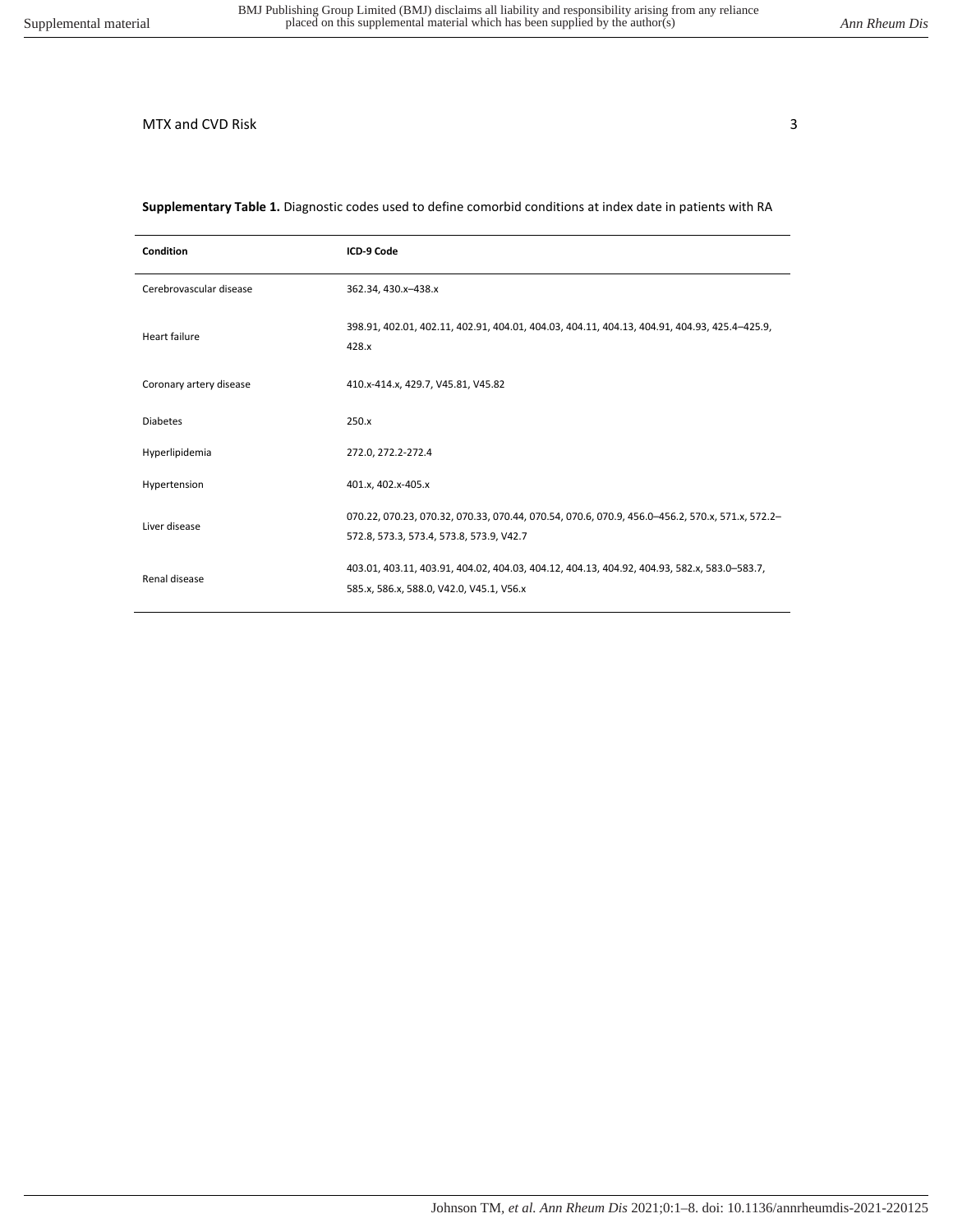**Supplementary Table 2.** Diagnostic codes used to define non-fatal cardiovascular events in patients with RA

| Condition                                                            | ICD-9 code                                                            | ICD-9 procedure code | ICD-10 procedure code | <b>CPT</b> code                                                                                                |
|----------------------------------------------------------------------|-----------------------------------------------------------------------|----------------------|-----------------------|----------------------------------------------------------------------------------------------------------------|
| Diagnostic codes queried in both inpatient and outpatient encounters |                                                                       |                      |                       |                                                                                                                |
| CAD                                                                  | 410.x, excluding 410.x2                                               |                      |                       |                                                                                                                |
| PCI                                                                  |                                                                       | 0.66, 36.01-36.09    | 0270-0273.xxx         | 92980-92996, 92920-21,<br>92924-25, 92928-29, 92933-<br>34, 92937-38, 92941, 92943-<br>44, 92973, 92975, 92977 |
| CABG                                                                 |                                                                       | 36.1x                | 0210-0213.xxx         | 33510-33536                                                                                                    |
| Stroke                                                               | 430.x, 431.x, 433.x1,<br>434.x1, 435.x, 436                           |                      |                       |                                                                                                                |
| HF                                                                   | 428.x [excluding 428.22,<br>428.32, 428.42], 402.x1,<br>404.x1, 415.0 |                      |                       |                                                                                                                |
| Diagnostic codes queried in outpatient encounters only               |                                                                       |                      |                       |                                                                                                                |
| Stable angina                                                        | 413.x                                                                 |                      |                       |                                                                                                                |
| History of CAD                                                       | 410.x2, 412.x                                                         |                      |                       |                                                                                                                |
| Stroke sequelae                                                      | 438.x                                                                 |                      |                       |                                                                                                                |

Abbreviations: CABG = coronary artery bypass graft, CAD = coronary artery disease, HF = congestive heart failure, CPT = Current Procedural Terminology, ICD = International Classification of Disease, PCI = percutaneous coronary intervention, RA = rheumatoid arthritis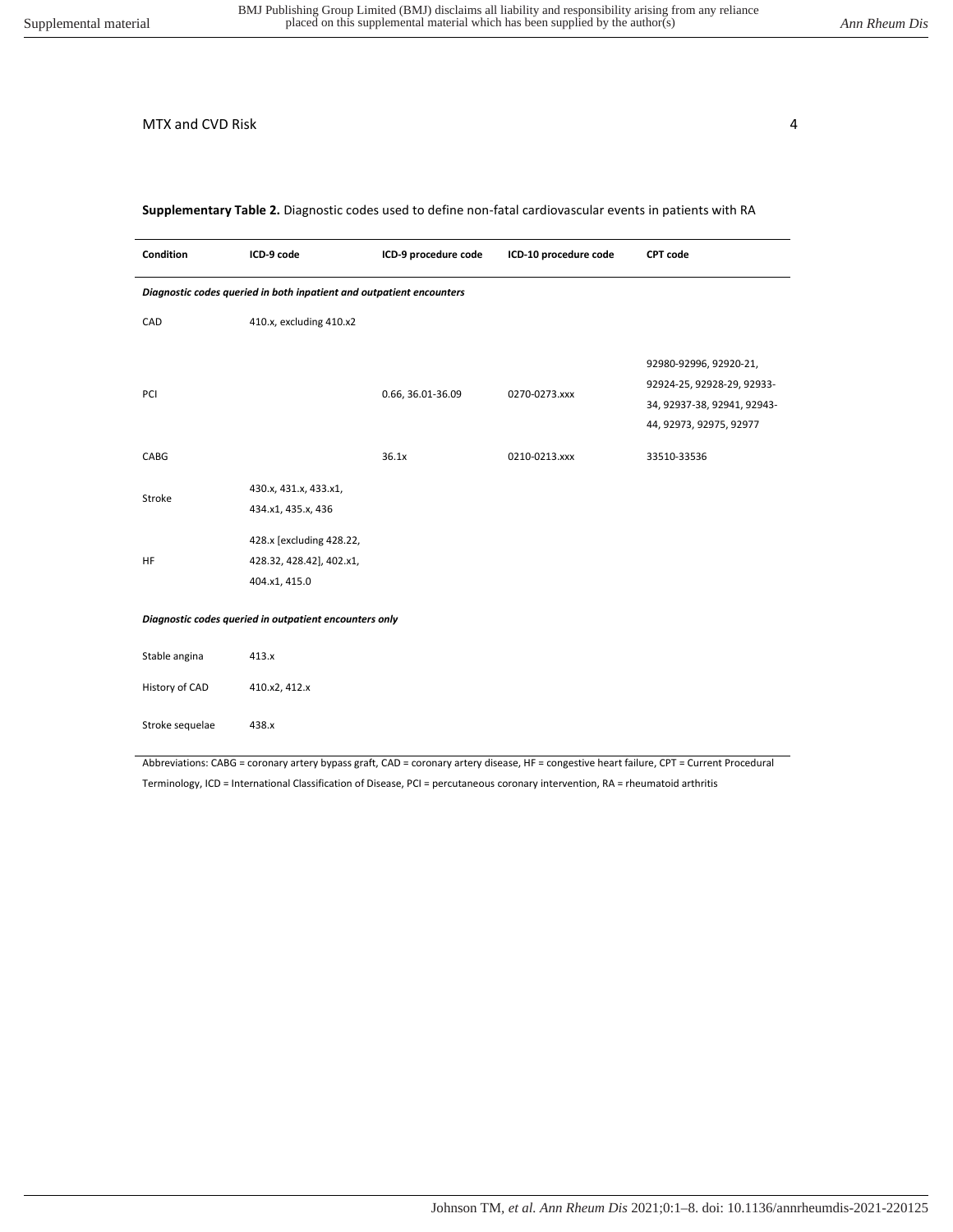MTX and CVD Risk 5 and SMTX and CVD Risk 5 and  $\sim$  5 and 5 and 5 and 5 and 5 and 5 and 5 and 5 and 5 and 5 and 5 and 5 and 5 and 5 and 5 and 5 and 5 and 5 and 5 and 5 and 5 and 5 and 5 and 5 and 5 and 5 and 5 and 5 and 5

**Supplementary Appendix.** Analytic methods for marginal structural models and mediation analysis

## **Marginal Structural Models**

Marginal structural models were utilized to examine the association of MTX with CVD events, incorporating inverse probability of treatment weights (IPTW) for MTX exposure to account for the influence of time-varying and time-fixed variables on the likelihood to receive treatment with MTX . Stabilized IPTW at each visit were calculated using the equation: *IPTW = Pmtx / Pmtx\**, where *Pmtx* represents the propensity for treatment with MTX at the current visit based on MTX use at the previous visit and *Pmtx\** represents the propensity for MTX treatment at the current visit based on MTX use at the previous visit and given confounders that may influence this probability. *Pmtx* was estimated using logistic regression models for MTX exposure at the current visit with MTX exposure at the prior visit as the independent variable. *Pmtx\** was estimated from similar logistic regression models, which also included DAS28-CRP from the prior visit and the following additional variables (hereafter referred to as "additional covariates"): time-varying variables from the current and prior visit (age, BMI, non-MTX conventional DMARDs, biologic DMARDs, prednisone, aspirin, and NSAIDs) and time-invariant variables obtained at baseline (sex, race, smoking status, RA duration, hypertension, hyperlipidemia, diabetes, kidney disease, liver disease, prior CVD, statin use, and the Rheumatic Disease Comorbidity Index score). Both Pmtx and Pmtx\* were estimated cumulatively to reflect the complete treatment history. After incorporating IPTW, standardized mean differences were calculated for each variable between MTX-exposure groups to ensure covariate balance. IPTWs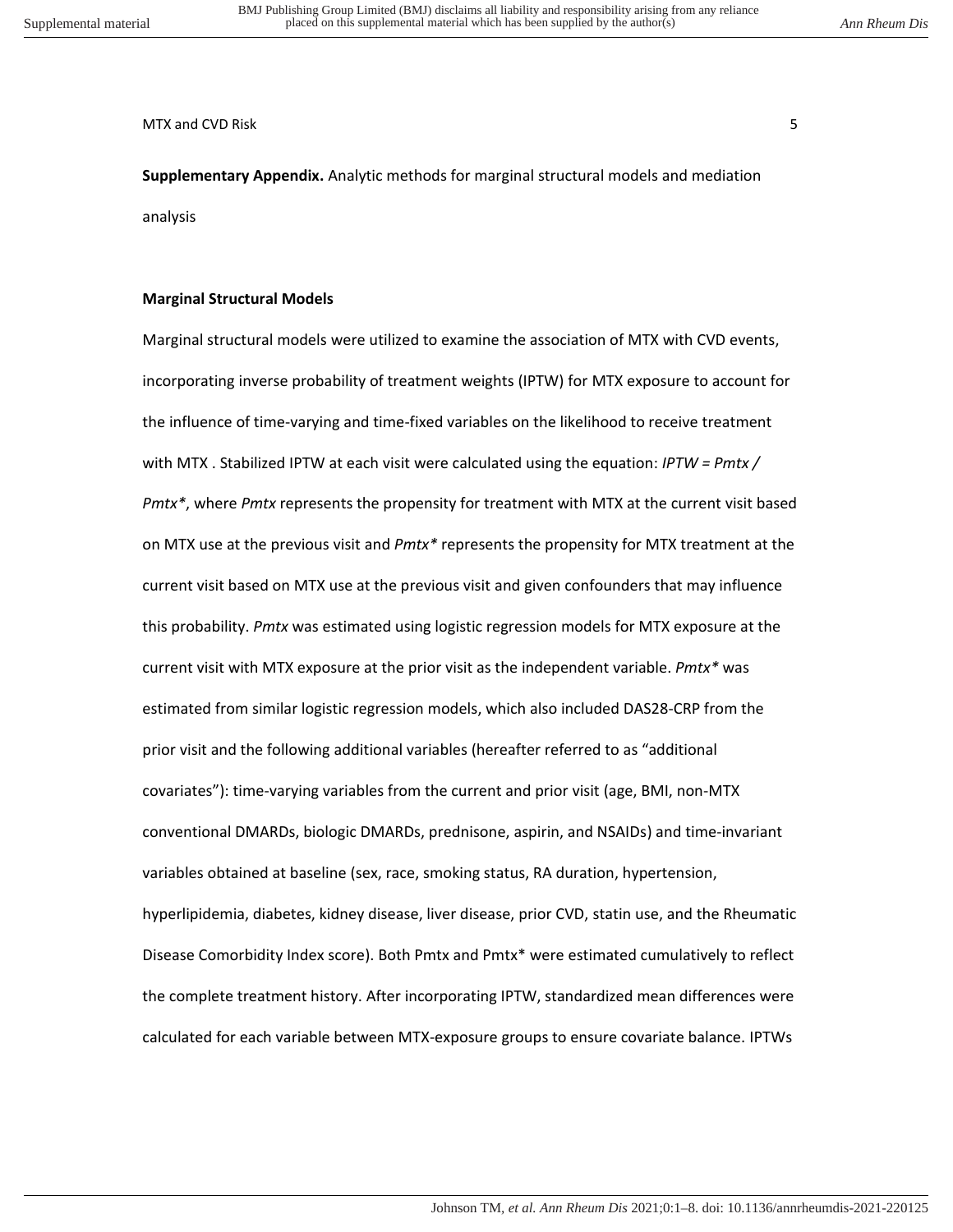#### MTX and CVD Risk 6 to the contract of the contract of the contract of the contract of the contract of the contract of the contract of the contract of the contract of the contract of the contract of the contract of the cont

(median 0.98, range 0.06-50.07) were examined to ensure extreme weights were not present and ensure that the positivity assumption of this model was not violated. Cox proportional hazards models were used to assess the association of MTX use with future CVD events, using the estimated IPTW for MTX.

#### **Mediation Analysis**

To estimate the direct effect of MTX on CVD risk in RA, we conducted a mediation analysis of MTX and CVD events using marginal structural models similar to that described above by treating both MTX and disease activity as an exposure in the MSM. Stabilized IPTW were calculated using the equation: *IPTW = (Pmtx1 / Pmtx1\*) \* (Pmtx2 / Pmtx2\*)*. *Pmtx1* was estimated using logistic regression models for MTX exposure at the current visit with MTX exposure and DAS28-CRP from the prior visit as independent variables. *Pmtx1\** was estimated from similar logistic regression models also incorporating the "additional covariates" listed above. *Pmtx2* was estimated using the normal density with mean predicted from linear regression models for DAS28-CRP at the current visit with DAS28-CRP from the prior visit and MTX exposure from the current and prior visit as the independent variables. *Pmtx2\** was estimated by additionally incorporating the "additional variables" listed above into this linear regression model. *Pmtx1*, *Pmtx1\**, *Pmtx2*, and *Pmtx2\** were estimated cumulatively to reflect the complete treatment history. Cox proportional hazards models with current MTX exposure and current DAS28-CRP as independent variables were used to assess the association of MTX use with future CVD events, using the estimated joint IPTW for MTX and DAS28-CRP. Indirect effects were subsequently estimated as *Indirect Effect = Total Effect - Direct Effect*, using beta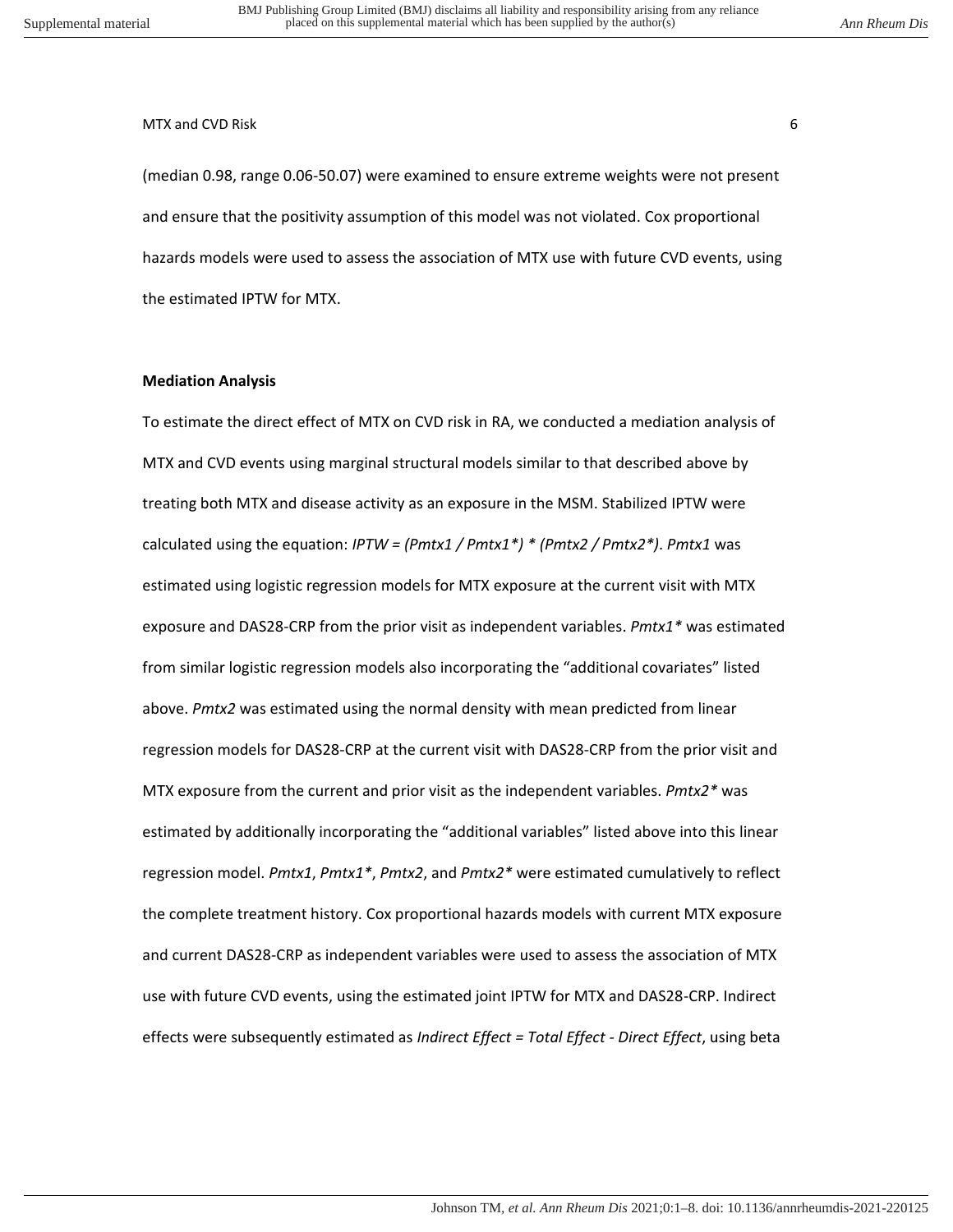## MTX and CVD Risk 7 and  $\overline{7}$

coefficients from the Cox proportional hazards models which were then exponentiated to

estimate hazard ratios. For each model, standard errors were estimated using 200

bootstrapped samples with sampling and replication done at the subject level.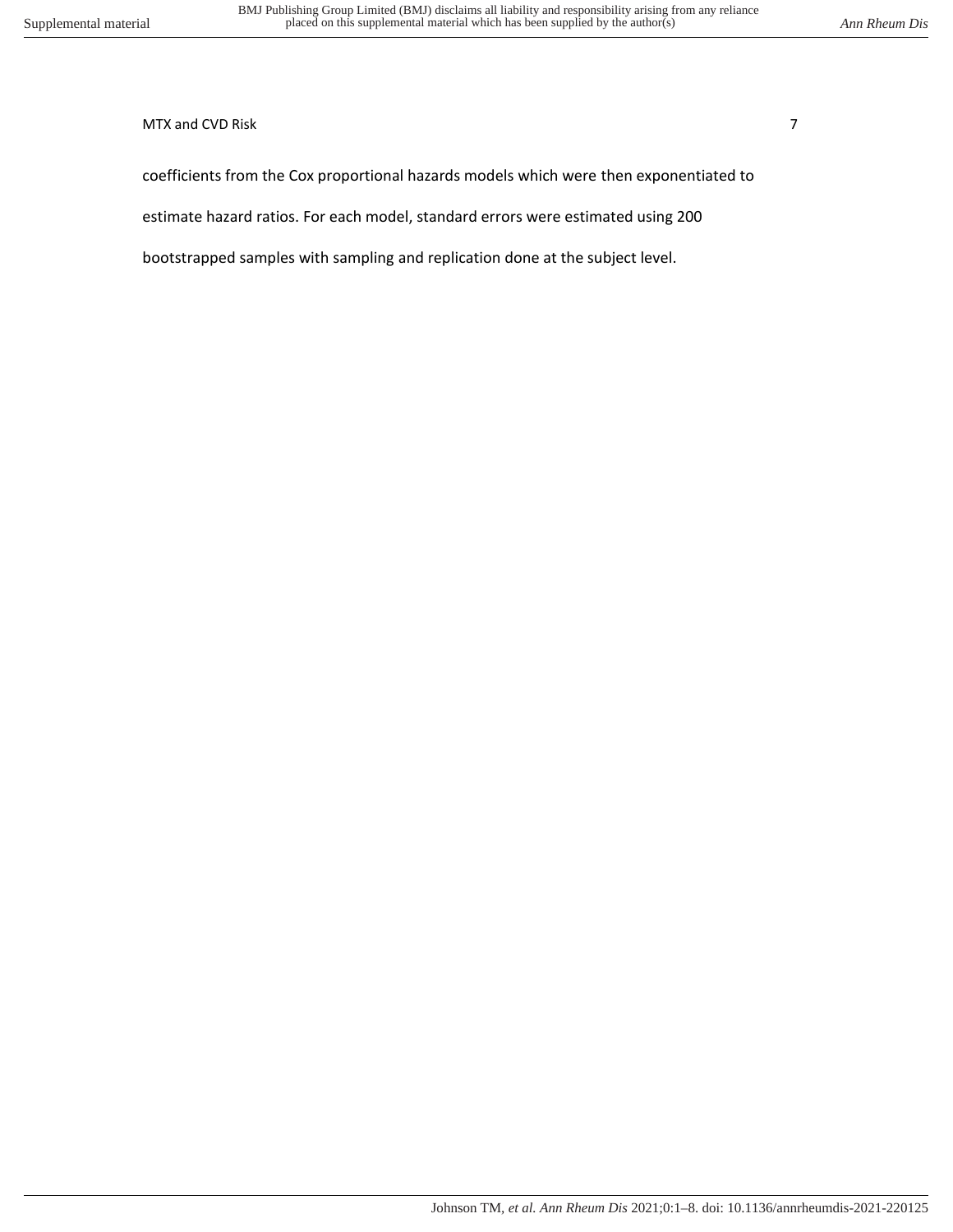| יייש               |                      |                  |                   |                     |  |
|--------------------|----------------------|------------------|-------------------|---------------------|--|
| DAS28-CRP*         |                      | Moderate/High    |                   | Remission/Low       |  |
|                    | HR (95% CI)          | p-value          | HR (95% CI)       | p-value             |  |
| Composite          | $0.70(0.49-0.99)$    | 0.04             | $0.83(0.56-1.24)$ | 0.37                |  |
| HF hospitalization | $0.32(0.13-0.82)$    | 0.02             | $0.56(0.20-1.57)$ | 0.27                |  |
| MACE               | $0.78(0.56-1.11)$    | 0.17             | $0.86(0.55-1.34)$ | 0.51                |  |
| CAD                | $0.79(0.45-1.40)$    | 0.42             | $1.01(0.51-2.00)$ | 0.97                |  |
| Stroke             | $0.67(0.26-1.69)$    | 0.39             | $0.62(0.20-1.99)$ | 0.43                |  |
| <b>CVD Death</b>   | $0.75(0.46-1.21)$    | 0.24             | $0.87(0.45-1.67)$ | 0.68                |  |
| hsCRP              |                      | $h$ sCRP >2 mg/L |                   | hsCRP $\leq$ 2 mg/L |  |
|                    | HR (95% CI)          | p-value          | HR (95% CI)       | p-value             |  |
| Composite          | $0.72(0.41-1.27)$    | 0.26             | $0.76(0.56-1.02)$ | 0.07                |  |
| HF hospitalization | $0.18(0.05-0.65)$ ** | 0.01             | $0.52(0.26-1.05)$ | 0.07                |  |
| <b>MACE</b>        | $0.83(0.46-1.49)$    | 0.50             | $0.80(0.57-1.11)$ | 0.18                |  |
| CAD                | $1.37(0.60-3.12)$    | 0.45             | $0.73(0.45-1.19)$ | 0.21                |  |
| Stroke             | $0.87(0.25-3.01)$ ** | 0.83             | $0.58(0.23-1.46)$ | 0.25                |  |
| <b>CVD Death</b>   | $0.57(0.27-1.22)$    | 0.15             | $0.84(0.56-1.26)$ | 0.39                |  |

**Supplementary Table 3.** Association of MTX use with CVD events, stratified by baseline disease activity and hsCRP

Marginal structural models for the total effect of MTX on CVD events as described in **Supplementary Appendix.**

\* A DAS28-CRP cutoff of <3.2 was used to define low disease activity or remission. 3.2 or greater was considered moderate to high disease activity.

\*\*Bootstrap estimates were unstable and not used. Reported estimates are calculated using observed data only.

Abbreviations: CAD = coronary artery disease, CVD = cardiovascular disease, HF = heart failure, LD = low disease activity, MACE = major adverse cardiovascular event, mod = moderate, MTX = methotrexate, rem = remission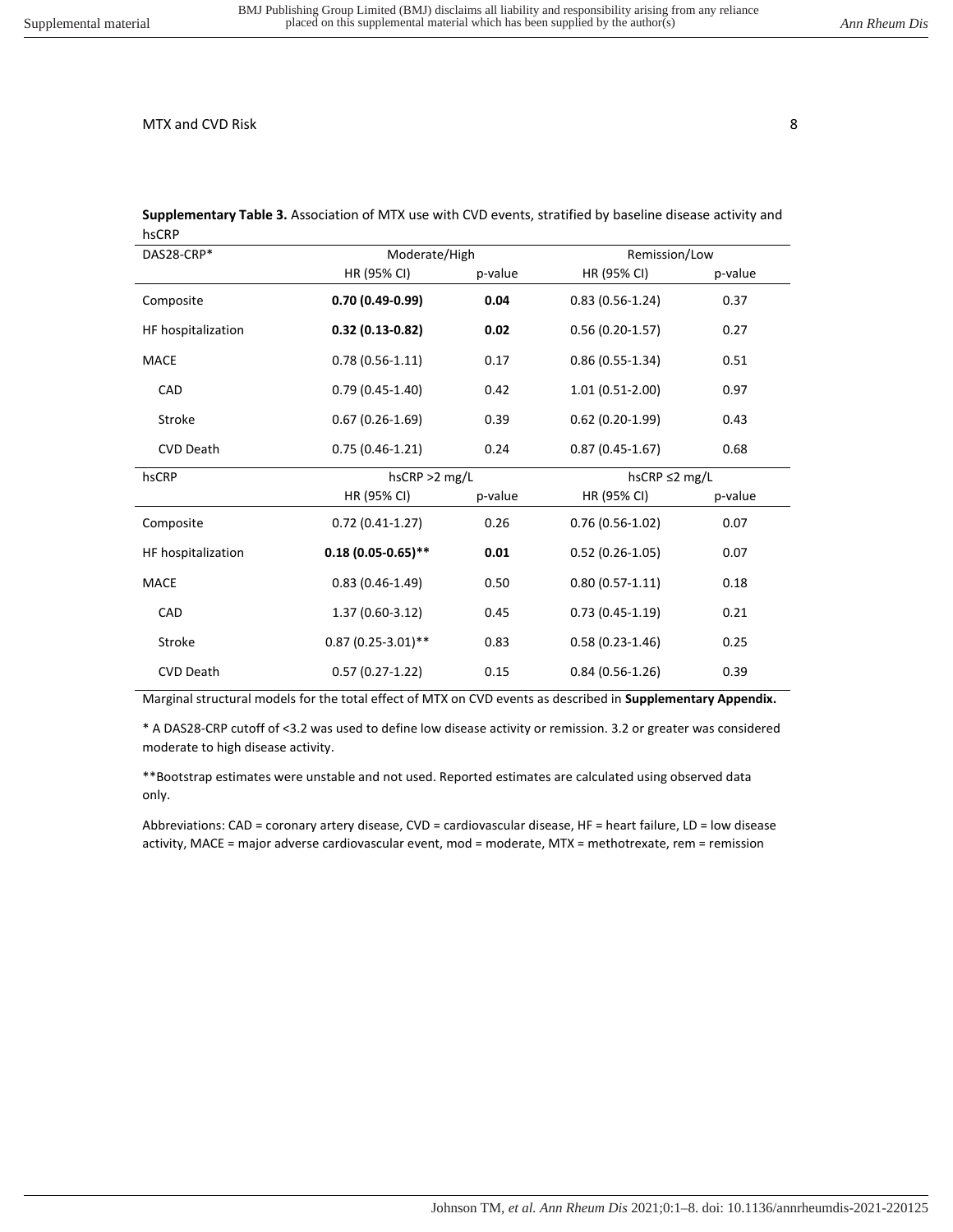#### **Supplementary Table 4.** Association of MTX use with CVD events among patients without a history of MACE or HF

|                    | No pre-existing MACE |         | No pre-existing HF |         |
|--------------------|----------------------|---------|--------------------|---------|
|                    | HR (95% CI)          | p-value | HR (95% CI)        | p-value |
| Composite          | $0.76(0.53-1.09)$    | 0.13    | $0.75(0.57-1.00)$  | 0.05    |
| HF hospitalization | $0.26(0.09-0.70)$    | 0.01    | $0.52(0.23-1.18)$  | 0.12    |
| <b>MACE</b>        | $0.82(0.55-1.23)$    | 0.34    | $0.78(0.58-1.06)$  | 0.11    |
| CAD                | $0.65(0.35-1.20)$    | 0.17    | $0.85(0.55-1.31)$  | 0.46    |
| Stroke             | $0.99(0.42 - 2.36)$  | 0.98    | $0.63(0.29-1.34)$  | 0.23    |
| <b>CVD Death</b>   | $0.89(0.48-1.63)$    | 0.70    | $0.68(0.46-1.02)$  | 0.06    |

Marginal structural models for the total effect of MTX on CVD events as described in **Supplementary Appendix**.

Abbreviations: CAD = coronary artery disease, CVD = cardiovascular disease, HF = heart failure, MACE = major adverse cardiovascular events, MTX = methotrexate

#### **Supplementary Table 5.** Association of MTX use with CVD events among patients with baseline RA duration <5 years

| <b>Event Category</b>     | HR (95% CI)          | p-value |
|---------------------------|----------------------|---------|
| Composite                 | 0.70(0.43, 1.14)     | 0.15    |
| <b>HF Hospitalization</b> | $0.24(0.08, 0.67)^*$ | 0.01    |
| <b>MACE</b>               | 0.75(0.49, 1.16)     | 0.20    |
| CAD                       | 0.91(0.48, 1.71)     | 0.76    |
| Stroke                    | $0.45(0.12, 1.72)^*$ | 0.24    |
| <b>CVD Death</b>          | 0.56(0.29, 1.08)     | 0.08    |

Marginal structural models for the total effect of MTX on CVD events as described in **Supplementary Appendix**.

Abbreviations: CAD = coronary artery disease, CVD = cardiovascular disease, HF = heart failure, MACE = major adverse cardiovascular events, MTX = methotrexate

\*Bootstrap estimates were unstable and not used as there were only 24 HF hospitalizations and 21 strokes. Reported estimates are calculated using observed data only.